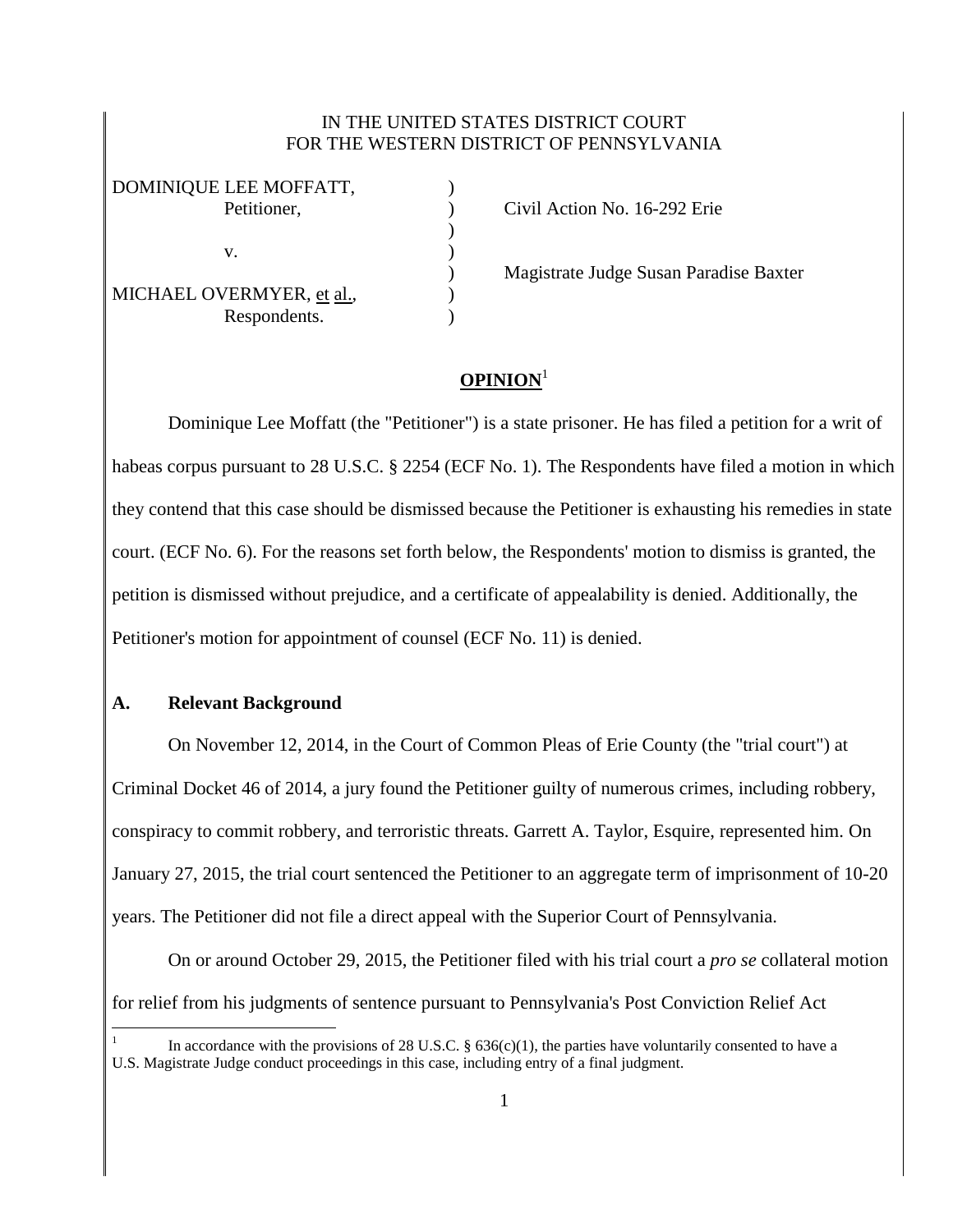("PCRA"), 42 Pa.C.S. § 9541 *et seq.* in which he alleged, *inter alia*, that Attorney Taylor provided him with ineffective assistance for failing to file a direct appeal. The trial court appointed new counsel, William J. Hathaway, Esquire, to represent the Petitioner. On April 28, 2016, it granted the PCRA petition and reinstated the Petitioner's right to file post-sentence motions and a direct appeal with the Superior Court. (See Criminal Docket Sheet, ECF No. 6-1 at 10-11).

The trial court subsequently denied the Petitioner's post-sentence motion and the Petitioner, through Attorney Hathaway, filed a direct appeal with the Superior Court. (Id. at 12-13). That appeal is pending before the Superior Court at docket number 997 WDA 2016. (Id. at 13-14).

On or around December 1, 2016, the Petitioner filed with this Court his petition for a writ of habeas corpus pursuant to 28 U.S.C. § 2254, as amended by the Antiterrorism and Effective Death Penalty Act of 1996 ("AEDPA"). On February 10, 2017, the Respondents filed their motion to dismiss (ECF No. 6), and on or around March 27, 2017, the Petitioner filed his reply (ECF No. 10) and a motion for appointment of counsel (ECF No. 11).

## **B. Discussion**

When a state prisoner seeking federal habeas relief is at the same time exhausting his remedies in state court, the general rule is that the federal court should dismiss the case before it without prejudice. See, e.g., Rose v. Lundy, 455 U.S. 509 (1982). That rule applies in this case, since the trial court reinstated the Petitioner's direct appeal rights *nunc pro tunc* and he is currently exhausting his remedies in the Superior Court.

The issue of staying and abeying federal habeas cases is a fairly recent development necessitated by the interaction of the one-year statute of limitations enacted by the Antiterrorism and Effective Death Penalty Act of 1996 ("AEDPA"), 28 U.S.C. § 2244(d)(2) and the pre-AEDPA rule set forth in Rose v.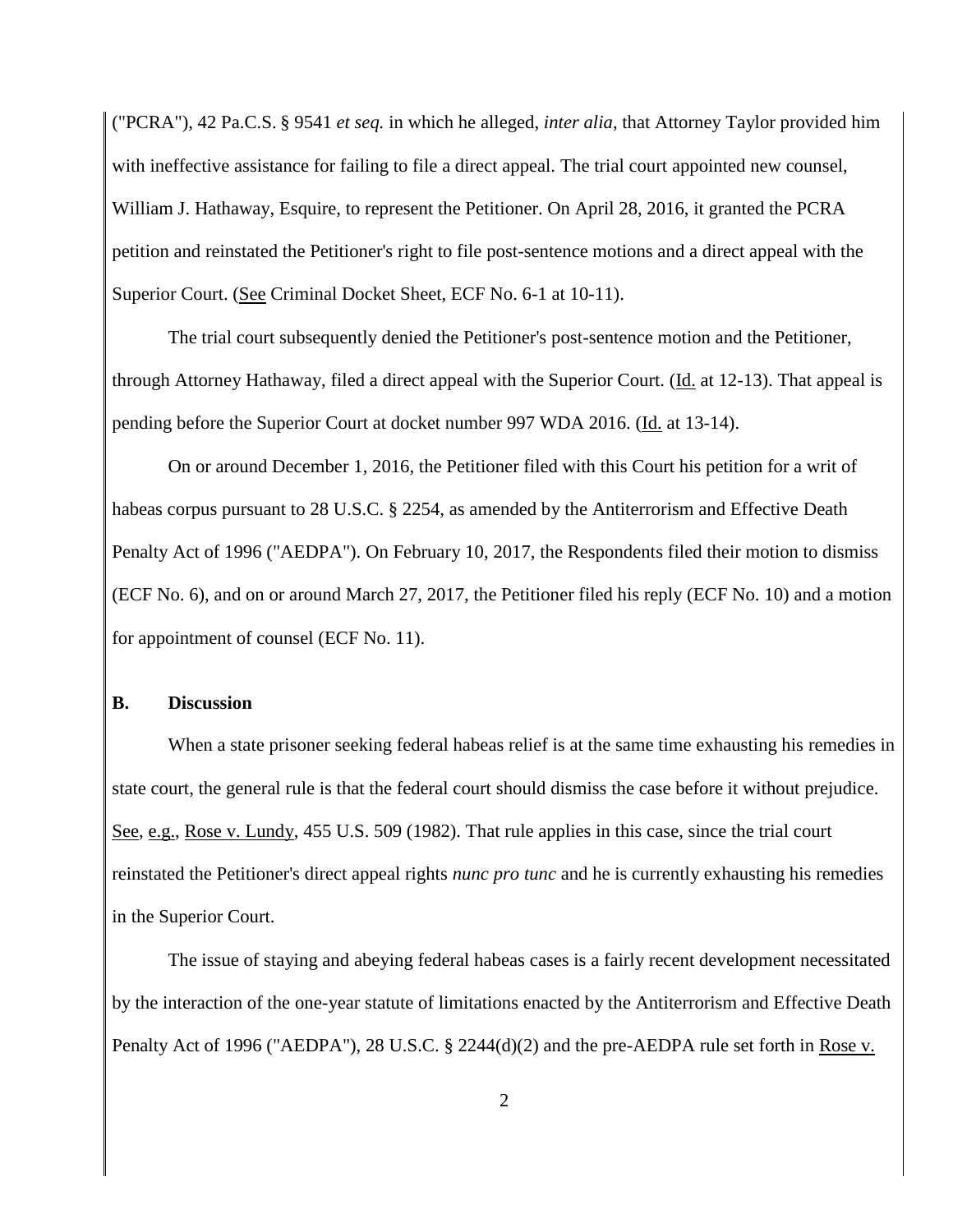Lundy that required that federal courts dismiss without prejudice habeas petitions that contain unexhausted claims. Rhines v. Weber, 544 U.S. 269, 275 (2005) ("As a result of the interplay between AEDPA's 1-year statute of limitations and Lundy's dismissal requirement, petitioners who come to federal court with 'mixed' petitions run the risk of forever losing their opportunity for any federal review of their unexhausted claims."); see also Heleva v. Brooks, 581 F.3d 187, 189-90 (3d Cir. 2009). In Rhines v. Weber, the Supreme Court held that in order to avoid predicaments that may arise in attempting to comply with AEDPA's statute of limitations while at the same time exhausting claims in state court, a state prisoner may file a "protective" habeas petition in federal court and ask the district court to stay and abey the federal habeas proceeding until state remedies are exhausted. 544 U.S. at 276- 78; see also Pace v. DiGuglielmo, 544 U.S. 408, 416-17 (2005); Ellison v. Rogers, 484 F.3d 658, 662-63 (3d Cir. 2007); Crews v. Horn, 360 F.3d 146 (3d Cir. 2004).

There is no reason for this Court to stay this case instead of dismissing it without prejudice. Because the trial court reinstated the Petitioner's direct appeal rights *nunc pro tunc*, AEDPA's limitations period has not started to run. Jimenez v. Quarterman, 555 U.S. 113, 121 (2009) ("We hold that, where a state court grants a criminal defendant the right to file an out-of-time direct appeal during state collateral review, but before the defendant has first sought federal habeas relief, his judgment is not yet 'final' for purposes of  $\S 2244(d)(1)(A)$ . In such a case, 'the date on which the judgment became final by the conclusion of direct review or the expiration of the time for seeking such review' must reflect the conclusion of the out-of-time direct appeal, or the expiration of the time for seeking review of that appeal.") Therefore, although the Court has the discretion to issue a stay and abeyance in the appropriate habeas case, the Petitioner has failed to demonstrate why his case is one of those in which the Court should exercise that discretion.